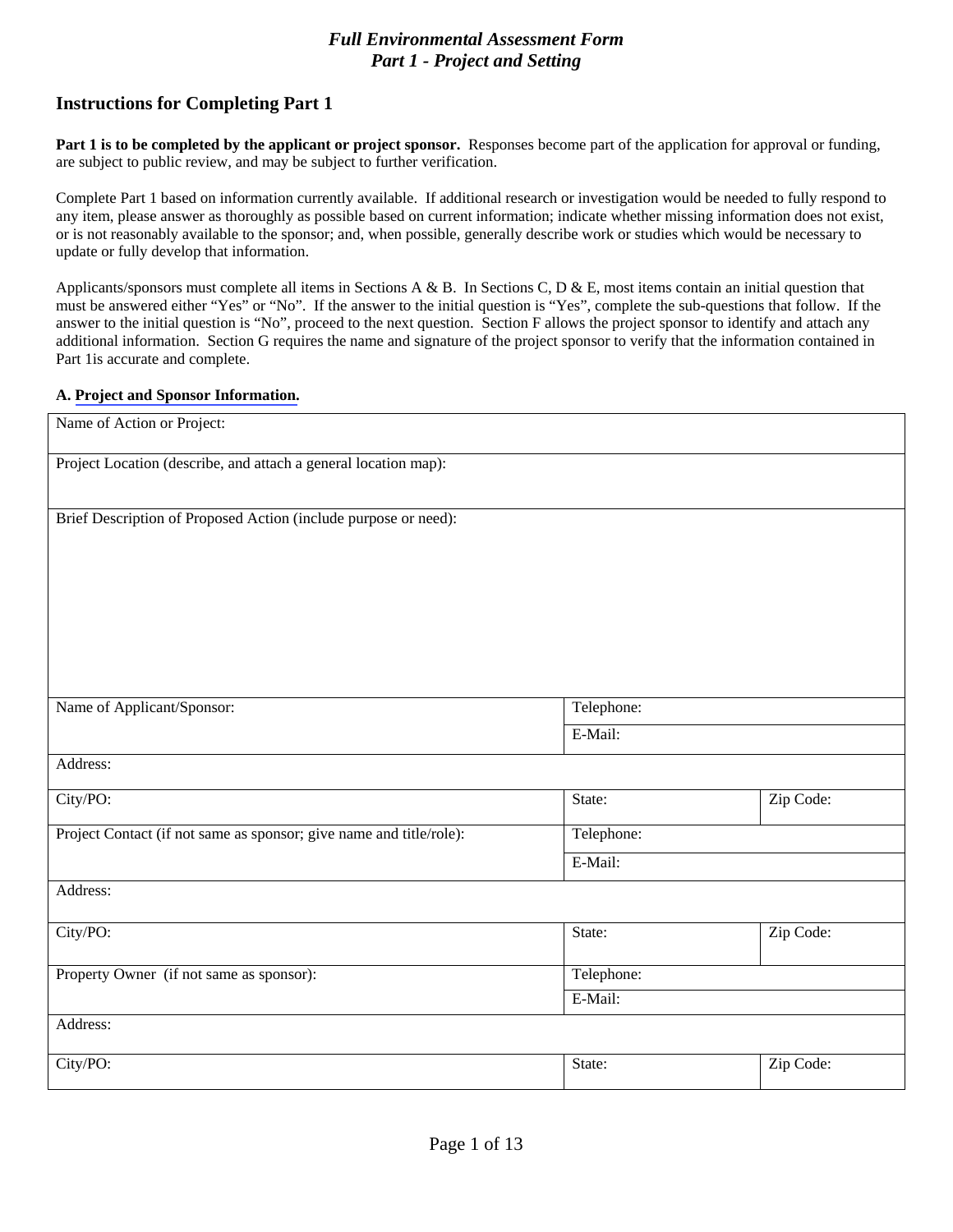## **B. Government Approvals**

.

| <b>B. Government Approvals Funding, or Sponsorship.</b> ("Funding" includes grants, loans, tax relief, and any other forms of financial<br>assistance.) |                                                                                                              |  |                                                  |  |
|---------------------------------------------------------------------------------------------------------------------------------------------------------|--------------------------------------------------------------------------------------------------------------|--|--------------------------------------------------|--|
| <b>Government Entity</b>                                                                                                                                | If Yes: Identify Agency and Approval(s)<br><b>Required</b>                                                   |  | <b>Application Date</b><br>(Actual or projected) |  |
| $\Box$ Yes $\Box$ No<br>a. City Council, Town Board,<br>or Village Board of Trustees                                                                    |                                                                                                              |  |                                                  |  |
| b. City, Town or Village<br>$\Box$ Yes $\Box$ No<br>Planning Board or Commission                                                                        |                                                                                                              |  |                                                  |  |
| $\Box$ Yes $\Box$ No<br>c. City Council, Town or<br>Village Zoning Board of Appeals                                                                     |                                                                                                              |  |                                                  |  |
| $\Box$ Yes $\Box$ No<br>d. Other local agencies                                                                                                         |                                                                                                              |  |                                                  |  |
| $\Box$ Yes $\Box$ No<br>e. County agencies                                                                                                              |                                                                                                              |  |                                                  |  |
| $\Box$ Yes $\Box$ No<br>f. Regional agencies                                                                                                            |                                                                                                              |  |                                                  |  |
| $\Box$ Yes $\Box$ No<br>g. State agencies                                                                                                               |                                                                                                              |  |                                                  |  |
| h. Federal agencies<br>$\Box$ Yes $\Box$ No<br>i. Coastal Resources.                                                                                    |                                                                                                              |  |                                                  |  |
|                                                                                                                                                         | <i>i.</i> Is the project site within a Coastal Area, or the waterfront area of a Designated Inland Waterway? |  | $\Box$ Yes $\Box$ No                             |  |
| If Yes,<br>ii.<br>iii. Is the project site within a Coastal Erosion Hazard Area?                                                                        | Is the project site located in a community with an approved Local Waterfront Revitalization Program?         |  | $\Box$ Yes $\Box$ No<br>$\Box$ Yes $\Box$ No     |  |

## **C. Planning and Zoning**

| C.1. Planning and zoning actions.                                                                                                                                                                                                                                                                                                               |                      |
|-------------------------------------------------------------------------------------------------------------------------------------------------------------------------------------------------------------------------------------------------------------------------------------------------------------------------------------------------|----------------------|
| Will administrative or legislative adoption, or amendment of a plan, local law, ordinance, rule or regulation be the<br>only approval(s) which must be granted to enable the proposed action to proceed?<br>If Yes, complete sections C, F and G.<br>If No, proceed to question C.2 and complete all remaining sections and questions in Part 1 | $\Box$ Yes $\Box$ No |
| C.2. Adopted land use plans.                                                                                                                                                                                                                                                                                                                    |                      |
| a. Do any municipally-adopted (city, town, village or county) comprehensive land use plan(s) include the site<br>where the proposed action would be located?                                                                                                                                                                                    | $\Box$ Yes $\Box$ No |
| If Yes, does the comprehensive plan include specific recommendations for the site where the proposed action<br>would be located?                                                                                                                                                                                                                | $\Box$ Yes $\Box$ No |
| b. Is the site of the proposed action within any local or regional special planning district (for example: Greenway<br>Brownfield Opportunity Area (BOA); designated State or Federal heritage area; watershed management plan;<br>or other?)<br>If Yes, identify the plan(s):                                                                  | $\Box$ Yes $\Box$ No |
|                                                                                                                                                                                                                                                                                                                                                 |                      |
| c. Is the proposed action located wholly or partially within an area listed in an adopted municipal open space plan,<br>or an adopted municipal farmland protection plan?<br>If Yes, identify the plan(s):                                                                                                                                      | $\Box$ Yes $\Box$ No |
|                                                                                                                                                                                                                                                                                                                                                 |                      |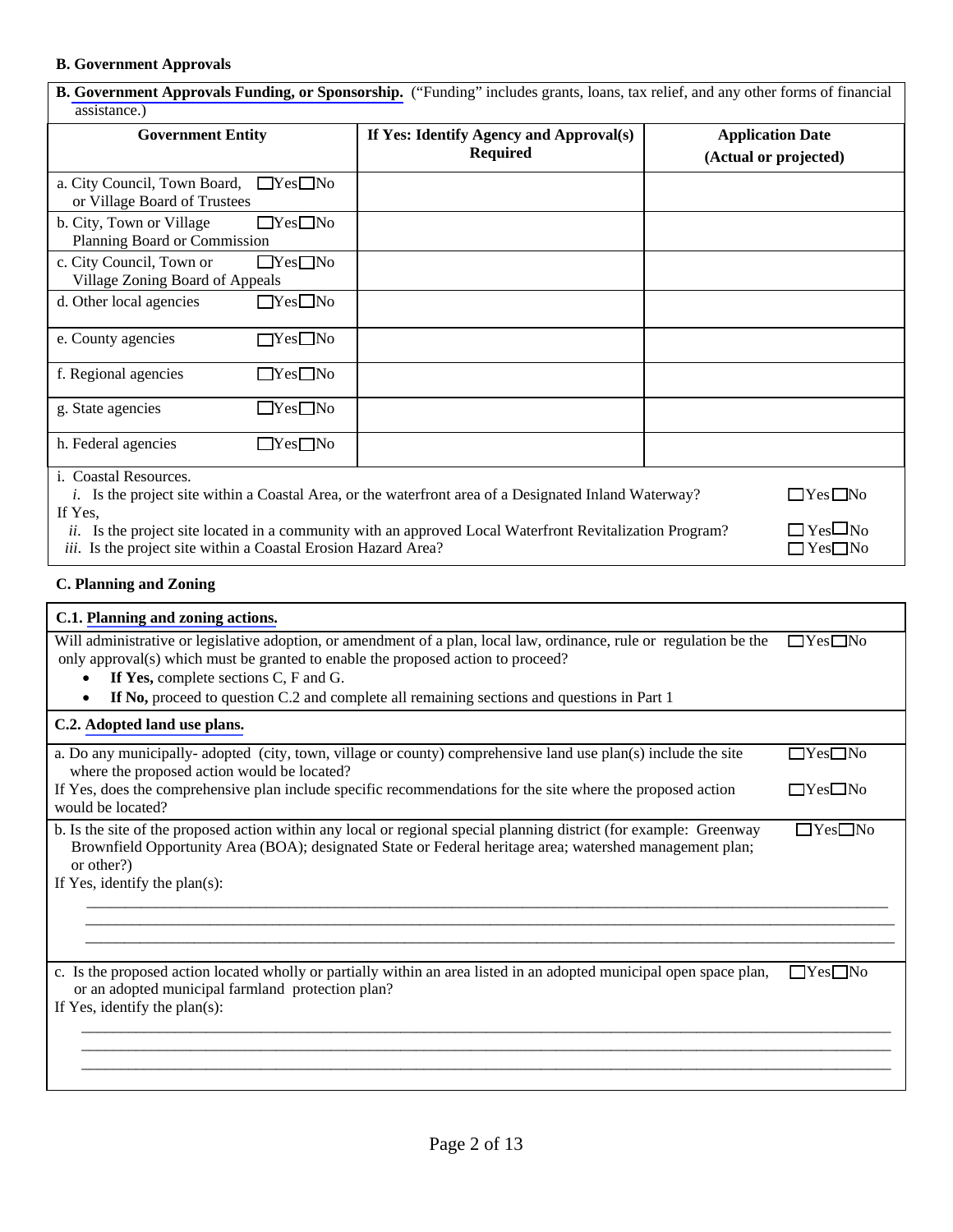| C.3. Zoning                                                                                                                                                                                         |                      |
|-----------------------------------------------------------------------------------------------------------------------------------------------------------------------------------------------------|----------------------|
| a. Is the site of the proposed action located in a municipality with an adopted zoning law or ordinance.<br>If Yes, what is the zoning classification(s) including any applicable overlay district? | $\Box$ Yes $\Box$ No |
|                                                                                                                                                                                                     |                      |
| b. Is the use permitted or allowed by a special or conditional use permit?                                                                                                                          | $\Box$ Yes $\Box$ No |
| c. Is a zoning change requested as part of the proposed action?<br>If Yes,<br><i>i</i> . What is the proposed new zoning for the site?                                                              | $\Box$ Yes $\Box$ No |
| C.4. Existing community services.                                                                                                                                                                   |                      |
| a. In what school district is the project site located?                                                                                                                                             |                      |
| b. What police or other public protection forces serve the project site?                                                                                                                            |                      |
| c. Which fire protection and emergency medical services serve the project site?                                                                                                                     |                      |
| d. What parks serve the project site?                                                                                                                                                               |                      |

# **D. Project Details**

# **D.1. [Proposed and Potential Development](http://www.dec.ny.gov/permits/91655.html)**

| a. What is the general nature of the proposed action (e.g., residential, industrial, commercial, recreational; if mixed, include all<br>components)? |                            |                      |
|------------------------------------------------------------------------------------------------------------------------------------------------------|----------------------------|----------------------|
| b. a. Total acreage of the site of the proposed action?                                                                                              | acres                      |                      |
| b. Total acreage to be physically disturbed?                                                                                                         | acres                      |                      |
| c. Total acreage (project site and any contiguous properties) owned                                                                                  |                            |                      |
| or controlled by the applicant or project sponsor?                                                                                                   | acres                      |                      |
| c. Is the proposed action an expansion of an existing project or use?                                                                                |                            | $\Box$ Yes $\Box$ No |
| i. If Yes, what is the approximate percentage of the proposed expansion and identify the units (e.g., acres, miles, housing units,<br>Units:         |                            |                      |
| d. Is the proposed action a subdivision, or does it include a subdivision?                                                                           |                            | $\Box$ Yes $\Box$ No |
| If Yes,                                                                                                                                              |                            |                      |
| i. Purpose or type of subdivision? (e.g., residential, industrial, commercial; if mixed, specify types)                                              |                            |                      |
| ii. Is a cluster/conservation layout proposed?                                                                                                       |                            | $\Box$ Yes $\Box$ No |
| <i>iii.</i> Number of lots proposed?                                                                                                                 |                            |                      |
|                                                                                                                                                      |                            |                      |
| e. Will proposed action be constructed in multiple phases?                                                                                           |                            | $\Box$ Yes $\Box$ No |
| <i>i</i> . If No, anticipated period of construction:                                                                                                | months                     |                      |
| ii. If Yes:                                                                                                                                          |                            |                      |
| Total number of phases anticipated<br>٠                                                                                                              |                            |                      |
| Anticipated commencement date of phase 1 (including demolition)<br>٠                                                                                 | _______ month _______ year |                      |
| Anticipated completion date of final phase                                                                                                           | month year                 |                      |
| Generally describe connections or relationships among phases, including any contingencies where progress of one phase may                            |                            |                      |
|                                                                                                                                                      |                            |                      |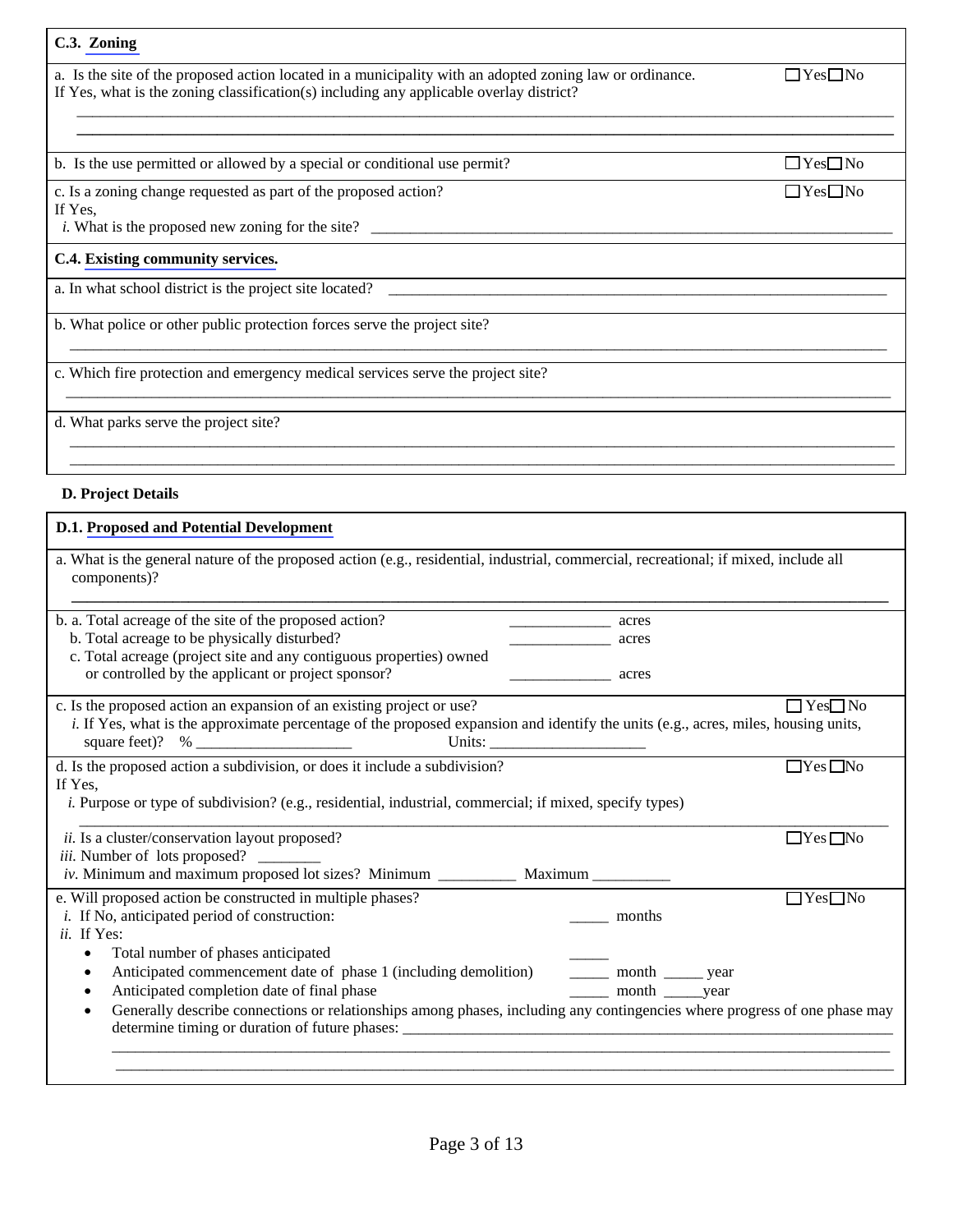|                                | f. Does the project include new residential uses?                                                                 |            |                                                                                                     |                                                                                                                                                                                                                                        | $\Box$ Yes $\Box$ No       |
|--------------------------------|-------------------------------------------------------------------------------------------------------------------|------------|-----------------------------------------------------------------------------------------------------|----------------------------------------------------------------------------------------------------------------------------------------------------------------------------------------------------------------------------------------|----------------------------|
|                                | If Yes, show numbers of units proposed.                                                                           |            |                                                                                                     |                                                                                                                                                                                                                                        |                            |
|                                | One Family                                                                                                        | Two Family | <b>Three Family</b>                                                                                 | Multiple Family (four or more)                                                                                                                                                                                                         |                            |
| <b>Initial Phase</b>           |                                                                                                                   |            |                                                                                                     |                                                                                                                                                                                                                                        |                            |
| At completion<br>of all phases |                                                                                                                   |            |                                                                                                     |                                                                                                                                                                                                                                        |                            |
|                                |                                                                                                                   |            |                                                                                                     |                                                                                                                                                                                                                                        |                            |
|                                |                                                                                                                   |            | g. Does the proposed action include new non-residential construction (including expansions)?        |                                                                                                                                                                                                                                        | $\Box$ Yes $\Box$ No       |
| If Yes,                        |                                                                                                                   |            |                                                                                                     |                                                                                                                                                                                                                                        |                            |
|                                |                                                                                                                   |            |                                                                                                     | ii. Dimensions (in feet) of largest proposed structure: _______height; ______width; and ______ length                                                                                                                                  |                            |
|                                |                                                                                                                   |            |                                                                                                     |                                                                                                                                                                                                                                        |                            |
|                                |                                                                                                                   |            |                                                                                                     | h. Does the proposed action include construction or other activities that will result in the impoundment of any                                                                                                                        | $\Box$ Yes $\Box$ No       |
|                                |                                                                                                                   |            |                                                                                                     | liquids, such as creation of a water supply, reservoir, pond, lake, waste lagoon or other storage?                                                                                                                                     |                            |
| If Yes,                        |                                                                                                                   |            |                                                                                                     |                                                                                                                                                                                                                                        |                            |
|                                | <i>i.</i> Purpose of the impoundment: $\frac{d}{dx}$ is 1 a water impoundment, the principal source of the water: |            |                                                                                                     | □ Ground water ■ Surface water streams ■ Other specify:                                                                                                                                                                                |                            |
|                                |                                                                                                                   |            | <i>iii.</i> If other than water, identify the type of impounded/contained liquids and their source. |                                                                                                                                                                                                                                        |                            |
|                                |                                                                                                                   |            |                                                                                                     |                                                                                                                                                                                                                                        |                            |
|                                |                                                                                                                   |            |                                                                                                     | iv. Approximate size of the proposed impoundment. Volume: ___________ million gallons; surface area: __________ acres<br>v. Dimensions of the proposed dam or impounding structure: _______ height; _____ length                       |                            |
|                                |                                                                                                                   |            |                                                                                                     | vi. Construction method/materials for the proposed dam or impounding structure (e.g., earth fill, rock, wood, concrete):                                                                                                               |                            |
|                                |                                                                                                                   |            |                                                                                                     |                                                                                                                                                                                                                                        |                            |
| <b>D.2. Project Operations</b> |                                                                                                                   |            |                                                                                                     |                                                                                                                                                                                                                                        |                            |
|                                |                                                                                                                   |            |                                                                                                     |                                                                                                                                                                                                                                        |                            |
|                                |                                                                                                                   |            |                                                                                                     | a. Does the proposed action include any excavation, mining, or dredging, during construction, operations, or both?<br>(Not including general site preparation, grading or installation of utilities or foundations where all excavated | <b>Test</b> No             |
| materials will remain onsite)  |                                                                                                                   |            |                                                                                                     |                                                                                                                                                                                                                                        |                            |
| If Yes:                        |                                                                                                                   |            |                                                                                                     |                                                                                                                                                                                                                                        |                            |
|                                |                                                                                                                   |            |                                                                                                     |                                                                                                                                                                                                                                        |                            |
|                                |                                                                                                                   |            |                                                                                                     | ii. How much material (including rock, earth, sediments, etc.) is proposed to be removed from the site?                                                                                                                                |                            |
| $\bullet$<br>$\bullet$         | Over what duration of time?                                                                                       |            |                                                                                                     | Volume (specify tons or cubic yards):                                                                                                                                                                                                  |                            |
|                                |                                                                                                                   |            |                                                                                                     | <i>iii.</i> Describe nature and characteristics of materials to be excavated or dredged, and plans to use, manage or dispose of them.                                                                                                  |                            |
|                                |                                                                                                                   |            |                                                                                                     |                                                                                                                                                                                                                                        |                            |
|                                | iv. Will there be onsite dewatering or processing of excavated materials?                                         |            |                                                                                                     |                                                                                                                                                                                                                                        | $\Box$ Yes $\Box$ No       |
|                                |                                                                                                                   |            |                                                                                                     |                                                                                                                                                                                                                                        |                            |
|                                |                                                                                                                   |            |                                                                                                     | <u> 1989 - Johann Barn, amerikan bernama di sebagai bernama di sebagai bernama di sebagai bernama di sebagai ber</u>                                                                                                                   |                            |
|                                |                                                                                                                   |            |                                                                                                     | acres                                                                                                                                                                                                                                  |                            |
|                                |                                                                                                                   |            |                                                                                                     | <i>vi</i> . What is the maximum area to be worked at any one time?<br>vii. What would be the maximum depth of excavation or dredging?                                                                                                  |                            |
|                                | viii. Will the excavation require blasting?                                                                       |            |                                                                                                     |                                                                                                                                                                                                                                        | $Yes$ No                   |
|                                |                                                                                                                   |            |                                                                                                     |                                                                                                                                                                                                                                        |                            |
|                                |                                                                                                                   |            |                                                                                                     |                                                                                                                                                                                                                                        |                            |
|                                |                                                                                                                   |            |                                                                                                     |                                                                                                                                                                                                                                        |                            |
|                                |                                                                                                                   |            |                                                                                                     | b. Would the proposed action cause or result in alteration of, increase or decrease in size of, or encroachment                                                                                                                        | $\bigcap$ Yes $\bigcap$ No |
|                                |                                                                                                                   |            | into any existing wetland, waterbody, shoreline, beach or adjacent area?                            |                                                                                                                                                                                                                                        |                            |
| If Yes:                        |                                                                                                                   |            |                                                                                                     |                                                                                                                                                                                                                                        |                            |
|                                |                                                                                                                   |            |                                                                                                     | i. Identify the wetland or waterbody which would be affected (by name, water index number, wetland map number or geographic                                                                                                            |                            |
|                                |                                                                                                                   |            |                                                                                                     |                                                                                                                                                                                                                                        |                            |
|                                |                                                                                                                   |            |                                                                                                     |                                                                                                                                                                                                                                        |                            |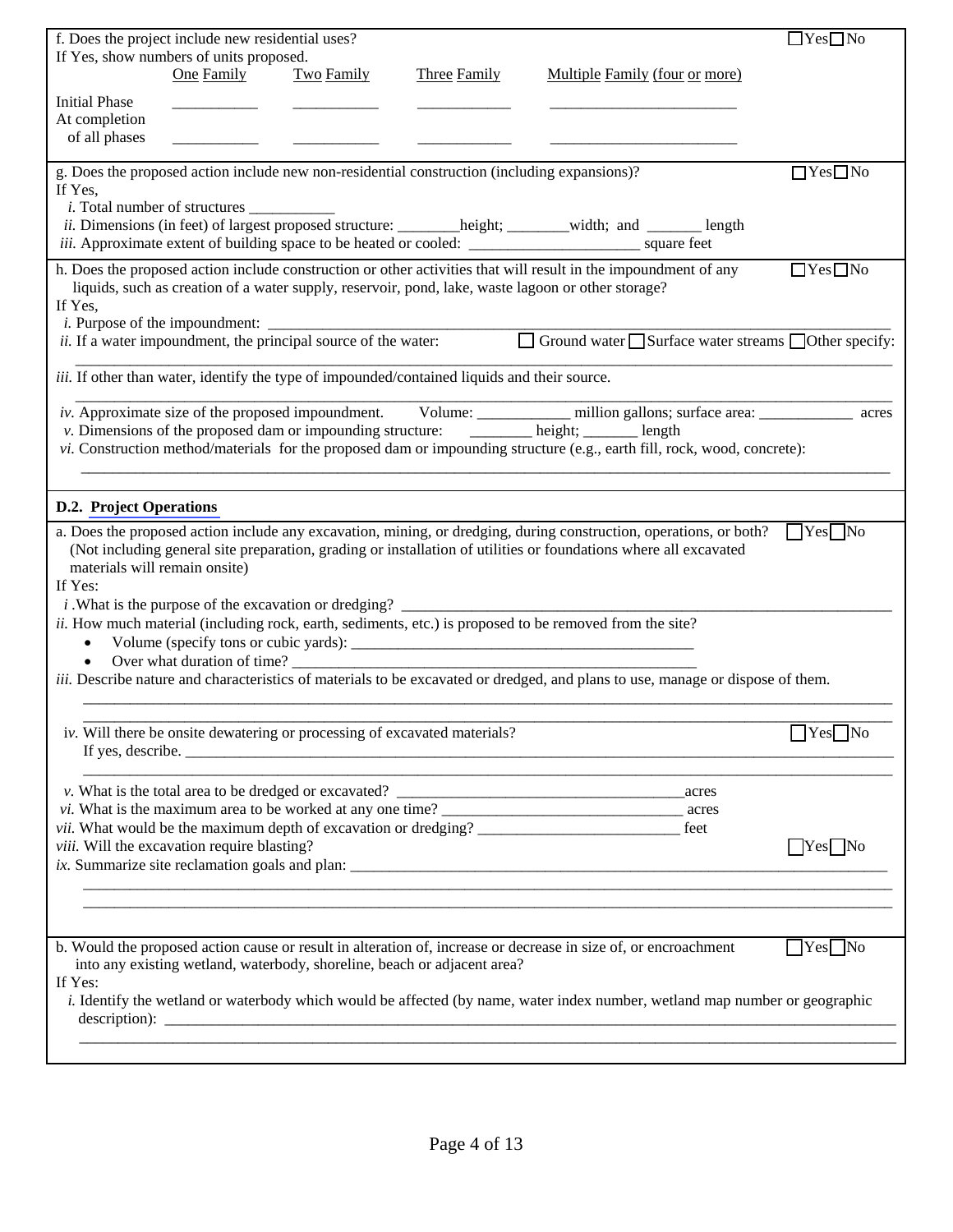| $\Box$ Yes $\Box$ No<br>iii. Will proposed action cause or result in disturbance to bottom sediments?<br>If Yes, describe:<br><i>iv.</i> Will proposed action cause or result in the destruction or removal of aquatic vegetation?<br>$\Box$ Yes $\Box$ No<br>If Yes:<br>acres of aquatic vegetation proposed to be removed:<br>expected acreage of aquatic vegetation remaining after project completion: ___________________________________<br>$\bullet$<br>c. Will the proposed action use, or create a new demand for water?<br>$\Box$ Yes $\Box$ No<br><i>i</i> . Total anticipated water usage/demand per day:<br>gallons/day<br>ii. Will the proposed action obtain water from an existing public water supply?<br>$\Box$ Yes $\Box$ No<br>If Yes:<br>$\bullet$<br>Does the existing public water supply have capacity to serve the proposal?<br>$\Box$ Yes $\Box$ No<br>$\bullet$<br>Is the project site in the existing district?<br>$\Box$ Yes $\Box$ No<br>$\bullet$<br>$\Box$ Yes $\Box$ No<br>Is expansion of the district needed?<br>$\bullet$<br>$\Box$ Yes $\Box$ No<br>Do existing lines serve the project site?<br>$\bullet$<br><i>iii.</i> Will line extension within an existing district be necessary to supply the project?<br>$\Box$ Yes $\Box$ No<br>If Yes:<br>Describe extensions or capacity expansions proposed to serve this project:<br>$\bullet$<br>$iv$ . Is a new water supply district or service area proposed to be formed to serve the project site?<br>$\Box$ Yes $\Box$ No<br>٠<br>vi. If water supply will be from wells (public or private), maximum pumping capacity: _______ gallons/minute.<br>$\Box$ Yes $\Box$ No<br>If Yes:<br><i>i</i> . Total anticipated liquid waste generation per day: ____________________ gallons/day<br>ii. Nature of liquid wastes to be generated (e.g., sanitary wastewater, industrial; if combination, describe all components and<br>$\Box$ Yes $\Box$ No<br>If Yes:<br>Does the existing wastewater treatment plant have capacity to serve the project?<br>$\Box$ Yes $\Box$ No<br>Is the project site in the existing district?<br>$\Box$ Yes $\Box$ No<br>Is expansion of the district needed?<br>$\Box$ Yes $\Box$ No | ii. Describe how the proposed action would affect that waterbody or wetland, e.g. excavation, fill, placement of structures, or<br>alteration of channels, banks and shorelines. Indicate extent of activities, alterations and additions in square feet or acres: |  |
|----------------------------------------------------------------------------------------------------------------------------------------------------------------------------------------------------------------------------------------------------------------------------------------------------------------------------------------------------------------------------------------------------------------------------------------------------------------------------------------------------------------------------------------------------------------------------------------------------------------------------------------------------------------------------------------------------------------------------------------------------------------------------------------------------------------------------------------------------------------------------------------------------------------------------------------------------------------------------------------------------------------------------------------------------------------------------------------------------------------------------------------------------------------------------------------------------------------------------------------------------------------------------------------------------------------------------------------------------------------------------------------------------------------------------------------------------------------------------------------------------------------------------------------------------------------------------------------------------------------------------------------------------------------------------------------------------------------------------------------------------------------------------------------------------------------------------------------------------------------------------------------------------------------------------------------------------------------------------------------------------------------------------------------------------------------------------------------------------------------------------------------------------------------------------------------------------------|--------------------------------------------------------------------------------------------------------------------------------------------------------------------------------------------------------------------------------------------------------------------|--|
|                                                                                                                                                                                                                                                                                                                                                                                                                                                                                                                                                                                                                                                                                                                                                                                                                                                                                                                                                                                                                                                                                                                                                                                                                                                                                                                                                                                                                                                                                                                                                                                                                                                                                                                                                                                                                                                                                                                                                                                                                                                                                                                                                                                                          |                                                                                                                                                                                                                                                                    |  |
|                                                                                                                                                                                                                                                                                                                                                                                                                                                                                                                                                                                                                                                                                                                                                                                                                                                                                                                                                                                                                                                                                                                                                                                                                                                                                                                                                                                                                                                                                                                                                                                                                                                                                                                                                                                                                                                                                                                                                                                                                                                                                                                                                                                                          |                                                                                                                                                                                                                                                                    |  |
|                                                                                                                                                                                                                                                                                                                                                                                                                                                                                                                                                                                                                                                                                                                                                                                                                                                                                                                                                                                                                                                                                                                                                                                                                                                                                                                                                                                                                                                                                                                                                                                                                                                                                                                                                                                                                                                                                                                                                                                                                                                                                                                                                                                                          |                                                                                                                                                                                                                                                                    |  |
|                                                                                                                                                                                                                                                                                                                                                                                                                                                                                                                                                                                                                                                                                                                                                                                                                                                                                                                                                                                                                                                                                                                                                                                                                                                                                                                                                                                                                                                                                                                                                                                                                                                                                                                                                                                                                                                                                                                                                                                                                                                                                                                                                                                                          |                                                                                                                                                                                                                                                                    |  |
|                                                                                                                                                                                                                                                                                                                                                                                                                                                                                                                                                                                                                                                                                                                                                                                                                                                                                                                                                                                                                                                                                                                                                                                                                                                                                                                                                                                                                                                                                                                                                                                                                                                                                                                                                                                                                                                                                                                                                                                                                                                                                                                                                                                                          |                                                                                                                                                                                                                                                                    |  |
|                                                                                                                                                                                                                                                                                                                                                                                                                                                                                                                                                                                                                                                                                                                                                                                                                                                                                                                                                                                                                                                                                                                                                                                                                                                                                                                                                                                                                                                                                                                                                                                                                                                                                                                                                                                                                                                                                                                                                                                                                                                                                                                                                                                                          |                                                                                                                                                                                                                                                                    |  |
|                                                                                                                                                                                                                                                                                                                                                                                                                                                                                                                                                                                                                                                                                                                                                                                                                                                                                                                                                                                                                                                                                                                                                                                                                                                                                                                                                                                                                                                                                                                                                                                                                                                                                                                                                                                                                                                                                                                                                                                                                                                                                                                                                                                                          |                                                                                                                                                                                                                                                                    |  |
|                                                                                                                                                                                                                                                                                                                                                                                                                                                                                                                                                                                                                                                                                                                                                                                                                                                                                                                                                                                                                                                                                                                                                                                                                                                                                                                                                                                                                                                                                                                                                                                                                                                                                                                                                                                                                                                                                                                                                                                                                                                                                                                                                                                                          |                                                                                                                                                                                                                                                                    |  |
|                                                                                                                                                                                                                                                                                                                                                                                                                                                                                                                                                                                                                                                                                                                                                                                                                                                                                                                                                                                                                                                                                                                                                                                                                                                                                                                                                                                                                                                                                                                                                                                                                                                                                                                                                                                                                                                                                                                                                                                                                                                                                                                                                                                                          |                                                                                                                                                                                                                                                                    |  |
|                                                                                                                                                                                                                                                                                                                                                                                                                                                                                                                                                                                                                                                                                                                                                                                                                                                                                                                                                                                                                                                                                                                                                                                                                                                                                                                                                                                                                                                                                                                                                                                                                                                                                                                                                                                                                                                                                                                                                                                                                                                                                                                                                                                                          |                                                                                                                                                                                                                                                                    |  |
|                                                                                                                                                                                                                                                                                                                                                                                                                                                                                                                                                                                                                                                                                                                                                                                                                                                                                                                                                                                                                                                                                                                                                                                                                                                                                                                                                                                                                                                                                                                                                                                                                                                                                                                                                                                                                                                                                                                                                                                                                                                                                                                                                                                                          | If Yes:                                                                                                                                                                                                                                                            |  |
|                                                                                                                                                                                                                                                                                                                                                                                                                                                                                                                                                                                                                                                                                                                                                                                                                                                                                                                                                                                                                                                                                                                                                                                                                                                                                                                                                                                                                                                                                                                                                                                                                                                                                                                                                                                                                                                                                                                                                                                                                                                                                                                                                                                                          |                                                                                                                                                                                                                                                                    |  |
|                                                                                                                                                                                                                                                                                                                                                                                                                                                                                                                                                                                                                                                                                                                                                                                                                                                                                                                                                                                                                                                                                                                                                                                                                                                                                                                                                                                                                                                                                                                                                                                                                                                                                                                                                                                                                                                                                                                                                                                                                                                                                                                                                                                                          |                                                                                                                                                                                                                                                                    |  |
|                                                                                                                                                                                                                                                                                                                                                                                                                                                                                                                                                                                                                                                                                                                                                                                                                                                                                                                                                                                                                                                                                                                                                                                                                                                                                                                                                                                                                                                                                                                                                                                                                                                                                                                                                                                                                                                                                                                                                                                                                                                                                                                                                                                                          |                                                                                                                                                                                                                                                                    |  |
|                                                                                                                                                                                                                                                                                                                                                                                                                                                                                                                                                                                                                                                                                                                                                                                                                                                                                                                                                                                                                                                                                                                                                                                                                                                                                                                                                                                                                                                                                                                                                                                                                                                                                                                                                                                                                                                                                                                                                                                                                                                                                                                                                                                                          |                                                                                                                                                                                                                                                                    |  |
|                                                                                                                                                                                                                                                                                                                                                                                                                                                                                                                                                                                                                                                                                                                                                                                                                                                                                                                                                                                                                                                                                                                                                                                                                                                                                                                                                                                                                                                                                                                                                                                                                                                                                                                                                                                                                                                                                                                                                                                                                                                                                                                                                                                                          |                                                                                                                                                                                                                                                                    |  |
|                                                                                                                                                                                                                                                                                                                                                                                                                                                                                                                                                                                                                                                                                                                                                                                                                                                                                                                                                                                                                                                                                                                                                                                                                                                                                                                                                                                                                                                                                                                                                                                                                                                                                                                                                                                                                                                                                                                                                                                                                                                                                                                                                                                                          |                                                                                                                                                                                                                                                                    |  |
|                                                                                                                                                                                                                                                                                                                                                                                                                                                                                                                                                                                                                                                                                                                                                                                                                                                                                                                                                                                                                                                                                                                                                                                                                                                                                                                                                                                                                                                                                                                                                                                                                                                                                                                                                                                                                                                                                                                                                                                                                                                                                                                                                                                                          |                                                                                                                                                                                                                                                                    |  |
|                                                                                                                                                                                                                                                                                                                                                                                                                                                                                                                                                                                                                                                                                                                                                                                                                                                                                                                                                                                                                                                                                                                                                                                                                                                                                                                                                                                                                                                                                                                                                                                                                                                                                                                                                                                                                                                                                                                                                                                                                                                                                                                                                                                                          |                                                                                                                                                                                                                                                                    |  |
|                                                                                                                                                                                                                                                                                                                                                                                                                                                                                                                                                                                                                                                                                                                                                                                                                                                                                                                                                                                                                                                                                                                                                                                                                                                                                                                                                                                                                                                                                                                                                                                                                                                                                                                                                                                                                                                                                                                                                                                                                                                                                                                                                                                                          |                                                                                                                                                                                                                                                                    |  |
|                                                                                                                                                                                                                                                                                                                                                                                                                                                                                                                                                                                                                                                                                                                                                                                                                                                                                                                                                                                                                                                                                                                                                                                                                                                                                                                                                                                                                                                                                                                                                                                                                                                                                                                                                                                                                                                                                                                                                                                                                                                                                                                                                                                                          |                                                                                                                                                                                                                                                                    |  |
|                                                                                                                                                                                                                                                                                                                                                                                                                                                                                                                                                                                                                                                                                                                                                                                                                                                                                                                                                                                                                                                                                                                                                                                                                                                                                                                                                                                                                                                                                                                                                                                                                                                                                                                                                                                                                                                                                                                                                                                                                                                                                                                                                                                                          |                                                                                                                                                                                                                                                                    |  |
|                                                                                                                                                                                                                                                                                                                                                                                                                                                                                                                                                                                                                                                                                                                                                                                                                                                                                                                                                                                                                                                                                                                                                                                                                                                                                                                                                                                                                                                                                                                                                                                                                                                                                                                                                                                                                                                                                                                                                                                                                                                                                                                                                                                                          | If, Yes:                                                                                                                                                                                                                                                           |  |
|                                                                                                                                                                                                                                                                                                                                                                                                                                                                                                                                                                                                                                                                                                                                                                                                                                                                                                                                                                                                                                                                                                                                                                                                                                                                                                                                                                                                                                                                                                                                                                                                                                                                                                                                                                                                                                                                                                                                                                                                                                                                                                                                                                                                          |                                                                                                                                                                                                                                                                    |  |
|                                                                                                                                                                                                                                                                                                                                                                                                                                                                                                                                                                                                                                                                                                                                                                                                                                                                                                                                                                                                                                                                                                                                                                                                                                                                                                                                                                                                                                                                                                                                                                                                                                                                                                                                                                                                                                                                                                                                                                                                                                                                                                                                                                                                          |                                                                                                                                                                                                                                                                    |  |
|                                                                                                                                                                                                                                                                                                                                                                                                                                                                                                                                                                                                                                                                                                                                                                                                                                                                                                                                                                                                                                                                                                                                                                                                                                                                                                                                                                                                                                                                                                                                                                                                                                                                                                                                                                                                                                                                                                                                                                                                                                                                                                                                                                                                          |                                                                                                                                                                                                                                                                    |  |
|                                                                                                                                                                                                                                                                                                                                                                                                                                                                                                                                                                                                                                                                                                                                                                                                                                                                                                                                                                                                                                                                                                                                                                                                                                                                                                                                                                                                                                                                                                                                                                                                                                                                                                                                                                                                                                                                                                                                                                                                                                                                                                                                                                                                          |                                                                                                                                                                                                                                                                    |  |
|                                                                                                                                                                                                                                                                                                                                                                                                                                                                                                                                                                                                                                                                                                                                                                                                                                                                                                                                                                                                                                                                                                                                                                                                                                                                                                                                                                                                                                                                                                                                                                                                                                                                                                                                                                                                                                                                                                                                                                                                                                                                                                                                                                                                          |                                                                                                                                                                                                                                                                    |  |
|                                                                                                                                                                                                                                                                                                                                                                                                                                                                                                                                                                                                                                                                                                                                                                                                                                                                                                                                                                                                                                                                                                                                                                                                                                                                                                                                                                                                                                                                                                                                                                                                                                                                                                                                                                                                                                                                                                                                                                                                                                                                                                                                                                                                          | d. Will the proposed action generate liquid wastes?                                                                                                                                                                                                                |  |
|                                                                                                                                                                                                                                                                                                                                                                                                                                                                                                                                                                                                                                                                                                                                                                                                                                                                                                                                                                                                                                                                                                                                                                                                                                                                                                                                                                                                                                                                                                                                                                                                                                                                                                                                                                                                                                                                                                                                                                                                                                                                                                                                                                                                          |                                                                                                                                                                                                                                                                    |  |
|                                                                                                                                                                                                                                                                                                                                                                                                                                                                                                                                                                                                                                                                                                                                                                                                                                                                                                                                                                                                                                                                                                                                                                                                                                                                                                                                                                                                                                                                                                                                                                                                                                                                                                                                                                                                                                                                                                                                                                                                                                                                                                                                                                                                          |                                                                                                                                                                                                                                                                    |  |
|                                                                                                                                                                                                                                                                                                                                                                                                                                                                                                                                                                                                                                                                                                                                                                                                                                                                                                                                                                                                                                                                                                                                                                                                                                                                                                                                                                                                                                                                                                                                                                                                                                                                                                                                                                                                                                                                                                                                                                                                                                                                                                                                                                                                          |                                                                                                                                                                                                                                                                    |  |
|                                                                                                                                                                                                                                                                                                                                                                                                                                                                                                                                                                                                                                                                                                                                                                                                                                                                                                                                                                                                                                                                                                                                                                                                                                                                                                                                                                                                                                                                                                                                                                                                                                                                                                                                                                                                                                                                                                                                                                                                                                                                                                                                                                                                          |                                                                                                                                                                                                                                                                    |  |
|                                                                                                                                                                                                                                                                                                                                                                                                                                                                                                                                                                                                                                                                                                                                                                                                                                                                                                                                                                                                                                                                                                                                                                                                                                                                                                                                                                                                                                                                                                                                                                                                                                                                                                                                                                                                                                                                                                                                                                                                                                                                                                                                                                                                          | iii. Will the proposed action use any existing public wastewater treatment facilities?                                                                                                                                                                             |  |
|                                                                                                                                                                                                                                                                                                                                                                                                                                                                                                                                                                                                                                                                                                                                                                                                                                                                                                                                                                                                                                                                                                                                                                                                                                                                                                                                                                                                                                                                                                                                                                                                                                                                                                                                                                                                                                                                                                                                                                                                                                                                                                                                                                                                          |                                                                                                                                                                                                                                                                    |  |
|                                                                                                                                                                                                                                                                                                                                                                                                                                                                                                                                                                                                                                                                                                                                                                                                                                                                                                                                                                                                                                                                                                                                                                                                                                                                                                                                                                                                                                                                                                                                                                                                                                                                                                                                                                                                                                                                                                                                                                                                                                                                                                                                                                                                          |                                                                                                                                                                                                                                                                    |  |
|                                                                                                                                                                                                                                                                                                                                                                                                                                                                                                                                                                                                                                                                                                                                                                                                                                                                                                                                                                                                                                                                                                                                                                                                                                                                                                                                                                                                                                                                                                                                                                                                                                                                                                                                                                                                                                                                                                                                                                                                                                                                                                                                                                                                          |                                                                                                                                                                                                                                                                    |  |
|                                                                                                                                                                                                                                                                                                                                                                                                                                                                                                                                                                                                                                                                                                                                                                                                                                                                                                                                                                                                                                                                                                                                                                                                                                                                                                                                                                                                                                                                                                                                                                                                                                                                                                                                                                                                                                                                                                                                                                                                                                                                                                                                                                                                          |                                                                                                                                                                                                                                                                    |  |
|                                                                                                                                                                                                                                                                                                                                                                                                                                                                                                                                                                                                                                                                                                                                                                                                                                                                                                                                                                                                                                                                                                                                                                                                                                                                                                                                                                                                                                                                                                                                                                                                                                                                                                                                                                                                                                                                                                                                                                                                                                                                                                                                                                                                          |                                                                                                                                                                                                                                                                    |  |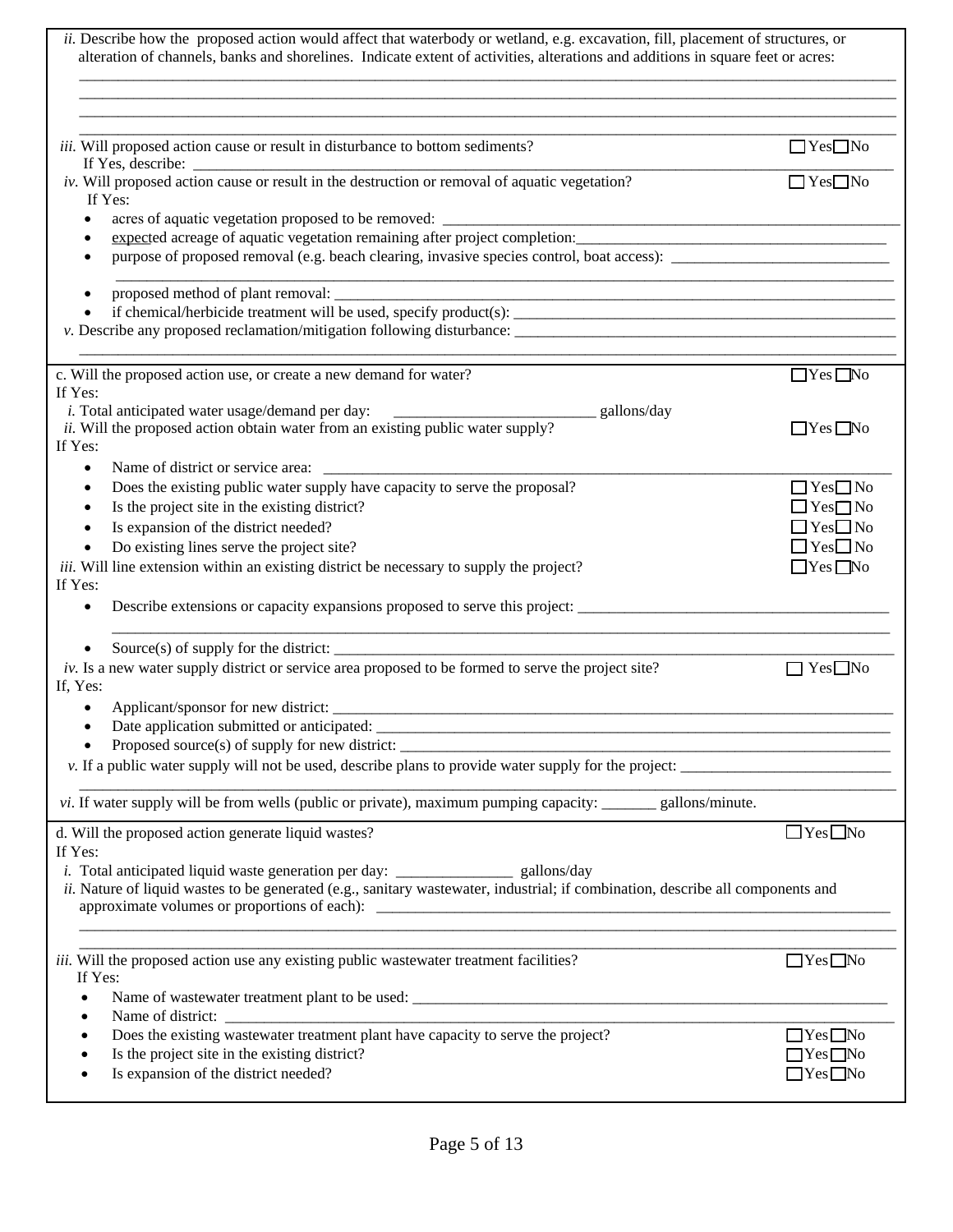| Do existing sewer lines serve the project site?                                                                                                                                                                                                                                                             | $\Box$ Yes $\Box$ No                         |
|-------------------------------------------------------------------------------------------------------------------------------------------------------------------------------------------------------------------------------------------------------------------------------------------------------------|----------------------------------------------|
| Will line extension within an existing district be necessary to serve the project?                                                                                                                                                                                                                          | $\Box$ Yes $\Box$ No                         |
| If Yes:<br>Describe extensions or capacity expansions proposed to serve this project:                                                                                                                                                                                                                       |                                              |
|                                                                                                                                                                                                                                                                                                             |                                              |
| iv. Will a new wastewater (sewage) treatment district be formed to serve the project site?<br>If Yes:                                                                                                                                                                                                       | $\Box$ Yes $\Box$ No                         |
|                                                                                                                                                                                                                                                                                                             |                                              |
|                                                                                                                                                                                                                                                                                                             |                                              |
| What is the receiving water for the wastewater discharge?<br>v. If public facilities will not be used, describe plans to provide wastewater treatment for the project, including specifying proposed                                                                                                        |                                              |
| receiving water (name and classification if surface discharge, or describe subsurface disposal plans):                                                                                                                                                                                                      |                                              |
|                                                                                                                                                                                                                                                                                                             |                                              |
|                                                                                                                                                                                                                                                                                                             |                                              |
| e. Will the proposed action disturb more than one acre and create stormwater runoff, either from new point<br>sources (i.e. ditches, pipes, swales, curbs, gutters or other concentrated flows of stormwater) or non-point<br>source (i.e. sheet flow) during construction or post construction?<br>If Yes: | $\Box$ Yes $\Box$ No                         |
| <i>i.</i> How much impervious surface will the project create in relation to total size of project parcel?                                                                                                                                                                                                  |                                              |
| Square feet or ______ acres (impervious surface)<br>Square feet or ______ acres (parcel size)                                                                                                                                                                                                               |                                              |
|                                                                                                                                                                                                                                                                                                             |                                              |
|                                                                                                                                                                                                                                                                                                             |                                              |
| iii. Where will the stormwater runoff be directed (i.e. on-site stormwater management facility/structures, adjacent properties,<br>groundwater, on-site surface water or off-site surface waters)?                                                                                                          |                                              |
|                                                                                                                                                                                                                                                                                                             |                                              |
| Will stormwater runoff flow to adjacent properties?<br>iv. Does proposed plan minimize impervious surfaces, use pervious materials or collect and re-use stormwater?                                                                                                                                        | $\Box$ Yes $\Box$ No<br>$\Box$ Yes $\Box$ No |
| f. Does the proposed action include, or will it use on-site, one or more sources of air emissions, including fuel<br>combustion, waste incineration, or other processes or operations?                                                                                                                      | $\Box$ Yes $\Box$ No                         |
| If Yes, identify:<br><i>i.</i> Mobile sources during project operations (e.g., heavy equipment, fleet or delivery vehicles)                                                                                                                                                                                 |                                              |
| <i>ii.</i> Stationary sources during construction (e.g., power generation, structural heating, batch plant, crushers)                                                                                                                                                                                       |                                              |
| <i>iii.</i> Stationary sources during operations (e.g., process emissions, large boilers, electric generation)                                                                                                                                                                                              |                                              |
| g. Will any air emission sources named in D.2.f (above), require a NY State Air Registration, Air Facility Permit,<br>or Federal Clean Air Act Title IV or Title V Permit?<br>If Yes:                                                                                                                       | $\Box$ Yes $\Box$ No                         |
| <i>i.</i> Is the project site located in an Air quality non-attainment area? (Area routinely or periodically fails to meet<br>ambient air quality standards for all or some parts of the year)                                                                                                              | $\Box$ Yes $\Box$ No                         |
| ii. In addition to emissions as calculated in the application, the project will generate:<br>Tons/year (short tons) of Carbon Dioxide $(CO2)$                                                                                                                                                               |                                              |
| Tons/year (short tons) of Nitrous Oxide $(N_2O)$                                                                                                                                                                                                                                                            |                                              |
| Tons/year (short tons) of Perfluorocarbons (PFCs)                                                                                                                                                                                                                                                           |                                              |
| Tons/year (short tons) of Sulfur Hexafluoride $(SF_6)$                                                                                                                                                                                                                                                      |                                              |
| Tons/year (short tons) of Carbon Dioxide equivalent of Hydroflourocarbons (HFCs)<br>Tons/year (short tons) of Hazardous Air Pollutants (HAPs)                                                                                                                                                               |                                              |
|                                                                                                                                                                                                                                                                                                             |                                              |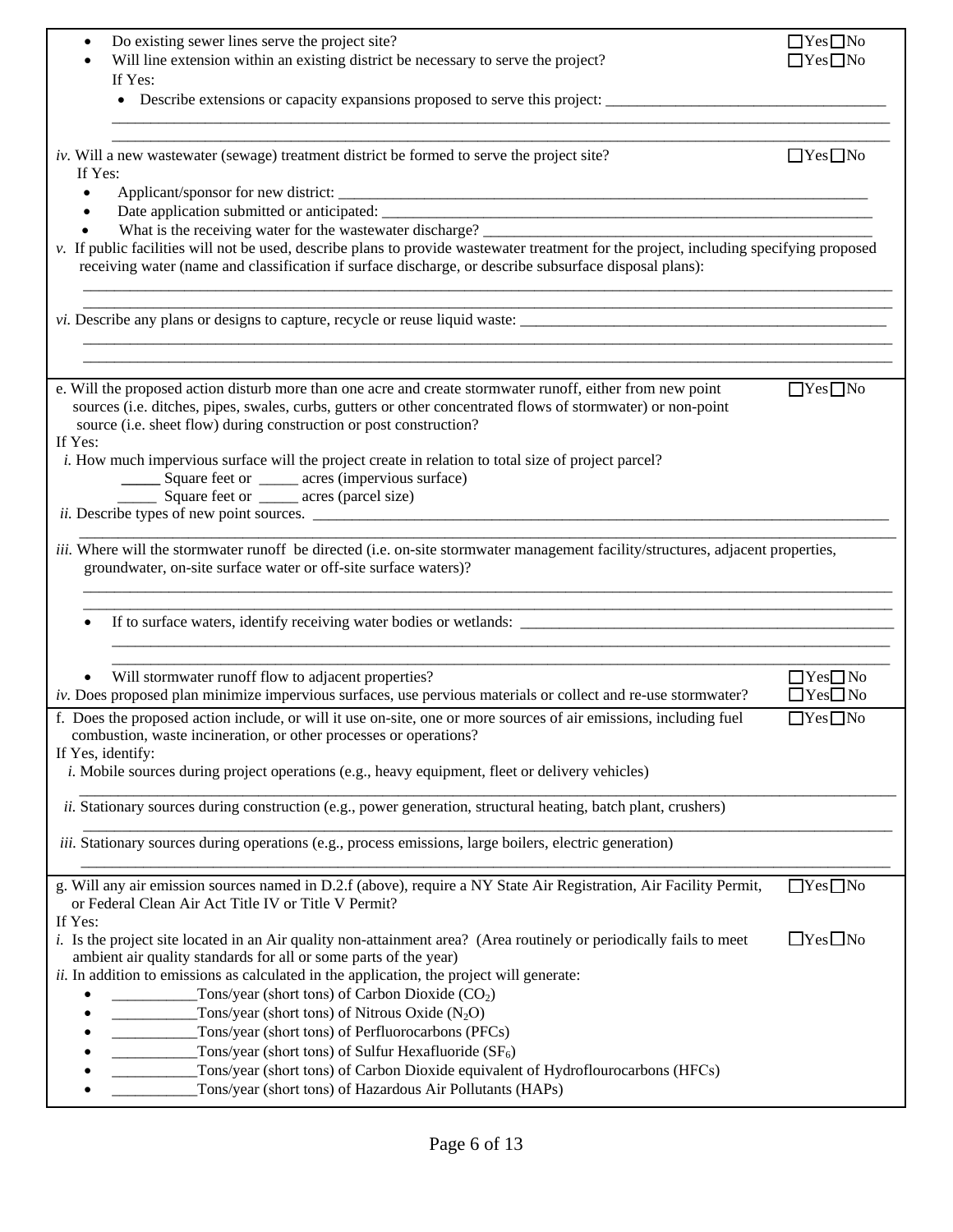| h. Will the proposed action generate or emit methane (including, but not limited to, sewage treatment plants,<br>landfills, composting facilities)?                                                                                                                                                                                                                                                                                                  | $\Box$ Yes $\Box$ No                                                 |
|------------------------------------------------------------------------------------------------------------------------------------------------------------------------------------------------------------------------------------------------------------------------------------------------------------------------------------------------------------------------------------------------------------------------------------------------------|----------------------------------------------------------------------|
| If Yes:                                                                                                                                                                                                                                                                                                                                                                                                                                              |                                                                      |
| ii. Describe any methane capture, control or elimination measures included in project design (e.g., combustion to generate heat or                                                                                                                                                                                                                                                                                                                   |                                                                      |
| i. Will the proposed action result in the release of air pollutants from open-air operations or processes, such as                                                                                                                                                                                                                                                                                                                                   | $Yes$ No                                                             |
| quarry or landfill operations?<br>If Yes: Describe operations and nature of emissions (e.g., diesel exhaust, rock particulates/dust):                                                                                                                                                                                                                                                                                                                |                                                                      |
| j. Will the proposed action result in a substantial increase in traffic above present levels or generate substantial<br>new demand for transportation facilities or services?<br>If Yes:                                                                                                                                                                                                                                                             | $\Box$ Yes $\Box$ No                                                 |
| $\Box$ Evening<br><i>i</i> . When is the peak traffic expected (Check all that apply): $\Box$ Morning<br>$\Box$ Weekend                                                                                                                                                                                                                                                                                                                              |                                                                      |
| iv. Does the proposed action include any shared use parking?<br>v. If the proposed action includes any modification of existing roads, creation of new roads or change in existing access, describe:                                                                                                                                                                                                                                                 |                                                                      |
| <i>vi.</i> Are public/private transportation service(s) or facilities available within $\frac{1}{2}$ mile of the proposed site?<br>vii Will the proposed action include access to public transportation or accommodations for use of hybrid, electric<br>or other alternative fueled vehicles?<br>viii. Will the proposed action include plans for pedestrian or bicycle accommodations for connections to existing<br>pedestrian or bicycle routes? | $\Box$ Yes $\Box$ No<br>$\Box$ Yes $\Box$ No<br>$\Box$ Yes $\Box$ No |
| k. Will the proposed action (for commercial or industrial projects only) generate new or additional demand<br>for energy?<br>If Yes:                                                                                                                                                                                                                                                                                                                 | $\Box$ Yes $\Box$ No                                                 |
| ii. Anticipated sources/suppliers of electricity for the project (e.g., on-site combustion, on-site renewable, via grid/local utility, or<br>other):                                                                                                                                                                                                                                                                                                 |                                                                      |
| <i>iii.</i> Will the proposed action require a new, or an upgrade to, an existing substation?                                                                                                                                                                                                                                                                                                                                                        | $\Box$ Yes $\Box$ No                                                 |
| l. Hours of operation. Answer all items which apply.<br><i>i</i> . During Construction:<br>ii. During Operations:<br>$\bullet$                                                                                                                                                                                                                                                                                                                       |                                                                      |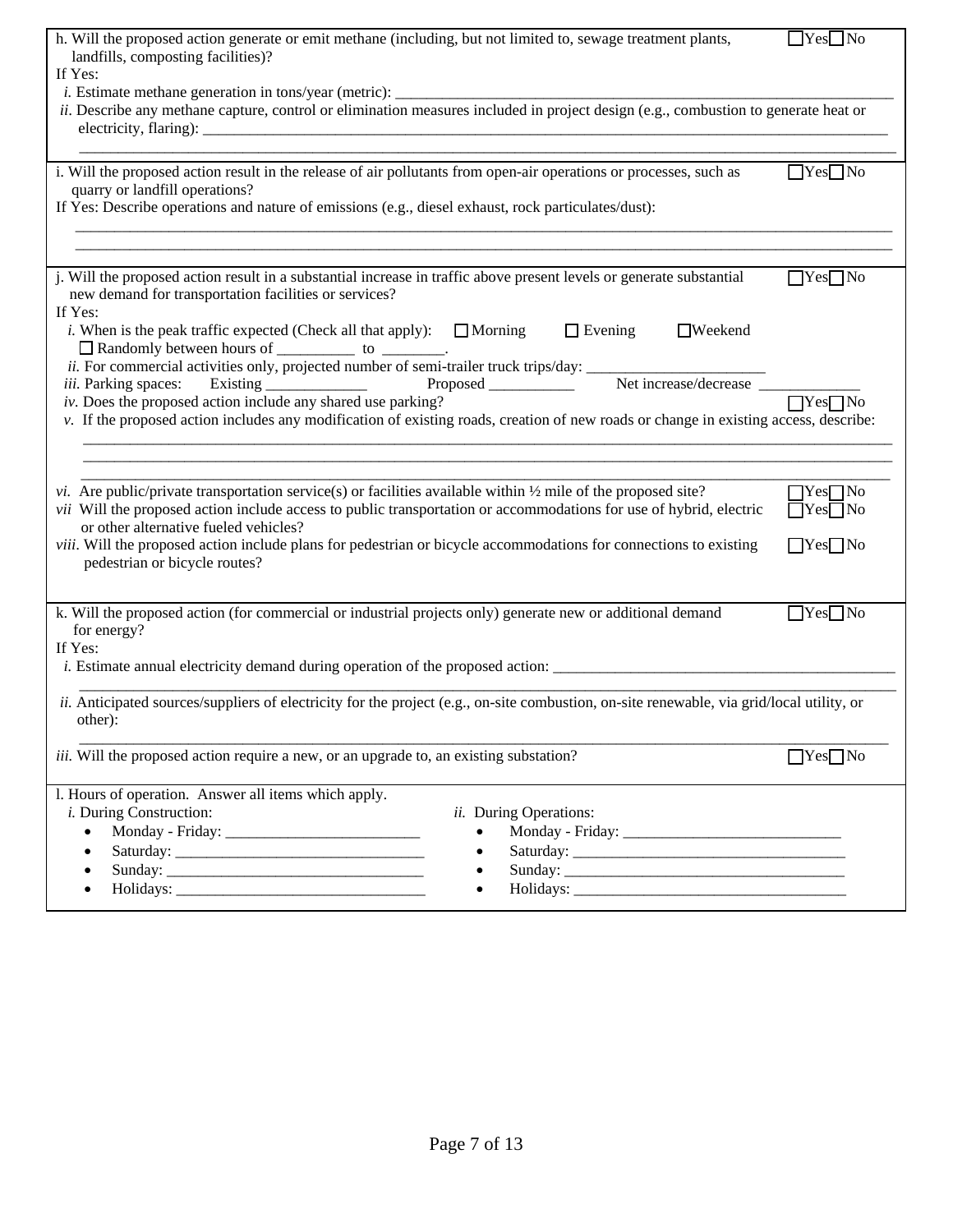| operation, or both?<br>If yes:<br><i>i.</i> Provide details including sources, time of day and duration:<br>$\Box$ Yes $\Box$ No<br>ii. Will proposed action remove existing natural barriers that could act as a noise barrier or screen?<br>$\Box$ Yes $\Box$ No<br>n Will the proposed action have outdoor lighting?<br>If yes:<br><i>i.</i> Describe source(s), location(s), height of fixture(s), direction/aim, and proximity to nearest occupied structures:<br>$\Box$ Yes $\Box$ No<br>ii. Will proposed action remove existing natural barriers that could act as a light barrier or screen?<br>Describe:<br><u> 1980 - Jan James James Barnett, fransk politik (d. 1980)</u> |
|----------------------------------------------------------------------------------------------------------------------------------------------------------------------------------------------------------------------------------------------------------------------------------------------------------------------------------------------------------------------------------------------------------------------------------------------------------------------------------------------------------------------------------------------------------------------------------------------------------------------------------------------------------------------------------------|
|                                                                                                                                                                                                                                                                                                                                                                                                                                                                                                                                                                                                                                                                                        |
|                                                                                                                                                                                                                                                                                                                                                                                                                                                                                                                                                                                                                                                                                        |
|                                                                                                                                                                                                                                                                                                                                                                                                                                                                                                                                                                                                                                                                                        |
|                                                                                                                                                                                                                                                                                                                                                                                                                                                                                                                                                                                                                                                                                        |
|                                                                                                                                                                                                                                                                                                                                                                                                                                                                                                                                                                                                                                                                                        |
|                                                                                                                                                                                                                                                                                                                                                                                                                                                                                                                                                                                                                                                                                        |
|                                                                                                                                                                                                                                                                                                                                                                                                                                                                                                                                                                                                                                                                                        |
|                                                                                                                                                                                                                                                                                                                                                                                                                                                                                                                                                                                                                                                                                        |
|                                                                                                                                                                                                                                                                                                                                                                                                                                                                                                                                                                                                                                                                                        |
| $\Box$ Yes $\Box$ No                                                                                                                                                                                                                                                                                                                                                                                                                                                                                                                                                                                                                                                                   |
| o. Does the proposed action have the potential to produce odors for more than one hour per day?<br>If Yes, describe possible sources, potential frequency and duration of odor emissions, and proximity to nearest                                                                                                                                                                                                                                                                                                                                                                                                                                                                     |
| occupied structures:                                                                                                                                                                                                                                                                                                                                                                                                                                                                                                                                                                                                                                                                   |
|                                                                                                                                                                                                                                                                                                                                                                                                                                                                                                                                                                                                                                                                                        |
| p. Will the proposed action include any bulk storage of petroleum (combined capacity of over 1,100 gallons)<br>$\Box$ Yes $\Box$ No                                                                                                                                                                                                                                                                                                                                                                                                                                                                                                                                                    |
| or chemical products 185 gallons in above ground storage or any amount in underground storage?<br>If Yes:                                                                                                                                                                                                                                                                                                                                                                                                                                                                                                                                                                              |
| <i>i</i> . Product(s) to be stored $\overline{\phantom{a}}$<br>$d \nvert$ per unit time $\frac{1}{\text{per unit time}}$ (e.g., month, year)                                                                                                                                                                                                                                                                                                                                                                                                                                                                                                                                           |
|                                                                                                                                                                                                                                                                                                                                                                                                                                                                                                                                                                                                                                                                                        |
|                                                                                                                                                                                                                                                                                                                                                                                                                                                                                                                                                                                                                                                                                        |
| q. Will the proposed action (commercial, industrial and recreational projects only) use pesticides (i.e., herbicides,<br>$\Box$ Yes $\Box$ No<br>insecticides) during construction or operation?                                                                                                                                                                                                                                                                                                                                                                                                                                                                                       |
| If Yes:                                                                                                                                                                                                                                                                                                                                                                                                                                                                                                                                                                                                                                                                                |
| <i>i</i> . Describe proposed treatment(s):                                                                                                                                                                                                                                                                                                                                                                                                                                                                                                                                                                                                                                             |
|                                                                                                                                                                                                                                                                                                                                                                                                                                                                                                                                                                                                                                                                                        |
|                                                                                                                                                                                                                                                                                                                                                                                                                                                                                                                                                                                                                                                                                        |
| $\Box$ Yes $\Box$ No<br>ii. Will the proposed action use Integrated Pest Management Practices?<br>r. Will the proposed action (commercial or industrial projects only) involve or require the management or disposal<br>$\Box$ Yes $\Box$ No                                                                                                                                                                                                                                                                                                                                                                                                                                           |
| of solid waste (excluding hazardous materials)?                                                                                                                                                                                                                                                                                                                                                                                                                                                                                                                                                                                                                                        |
| If Yes:<br><i>i.</i> Describe any solid waste(s) to be generated during construction or operation of the facility:                                                                                                                                                                                                                                                                                                                                                                                                                                                                                                                                                                     |
| $\bullet$                                                                                                                                                                                                                                                                                                                                                                                                                                                                                                                                                                                                                                                                              |
| $\bullet$<br>ii. Describe any proposals for on-site minimization, recycling or reuse of materials to avoid disposal as solid waste:                                                                                                                                                                                                                                                                                                                                                                                                                                                                                                                                                    |
| $\bullet$                                                                                                                                                                                                                                                                                                                                                                                                                                                                                                                                                                                                                                                                              |
| $\bullet$                                                                                                                                                                                                                                                                                                                                                                                                                                                                                                                                                                                                                                                                              |
|                                                                                                                                                                                                                                                                                                                                                                                                                                                                                                                                                                                                                                                                                        |
| iii. Proposed disposal methods/facilities for solid waste generated on-site:                                                                                                                                                                                                                                                                                                                                                                                                                                                                                                                                                                                                           |
|                                                                                                                                                                                                                                                                                                                                                                                                                                                                                                                                                                                                                                                                                        |
|                                                                                                                                                                                                                                                                                                                                                                                                                                                                                                                                                                                                                                                                                        |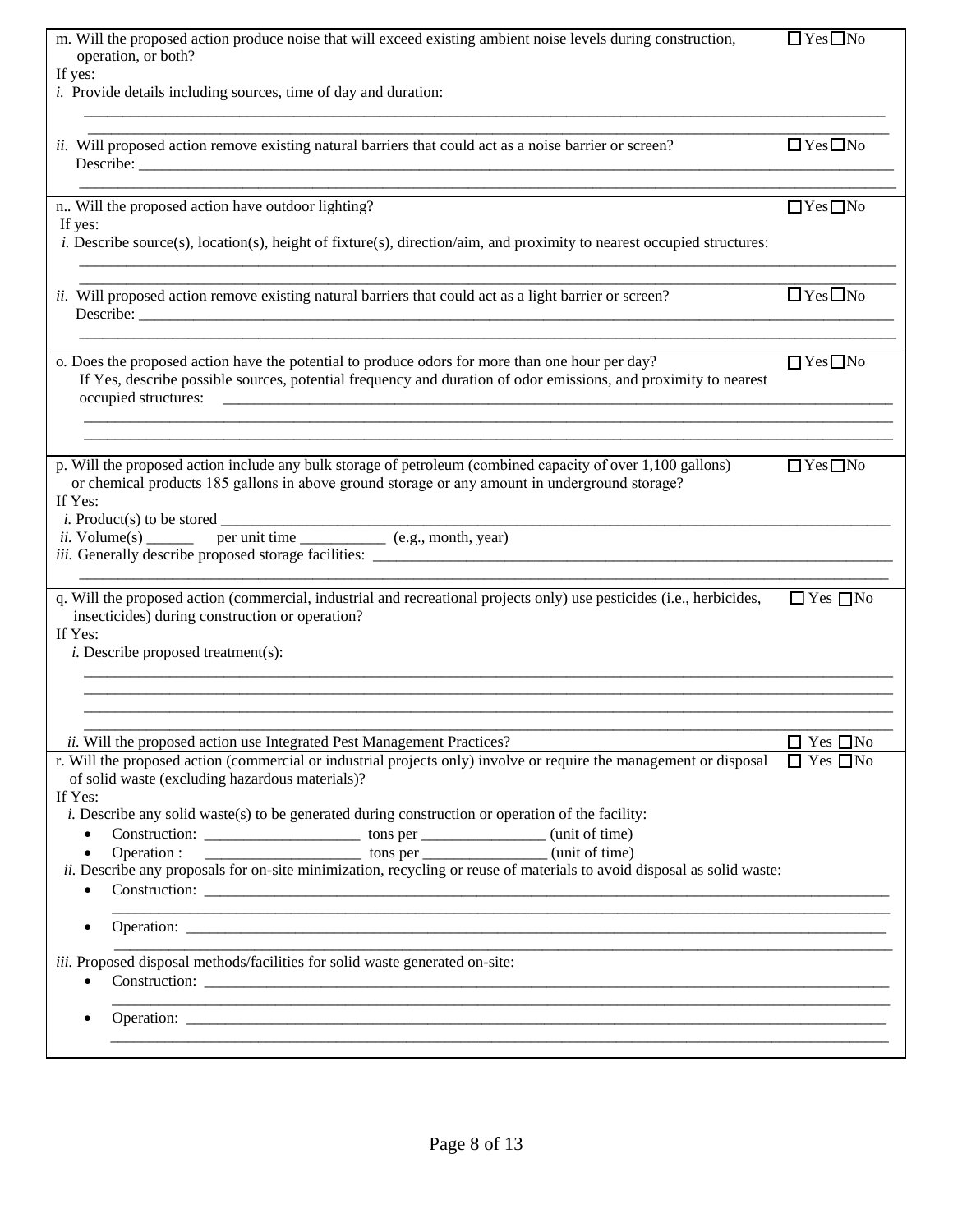| s. Does the proposed action include construction or modification of a solid waste management facility?                                                    |                                                                                                                                            |                    | $\Box$ Yes $\Box$ No |  |
|-----------------------------------------------------------------------------------------------------------------------------------------------------------|--------------------------------------------------------------------------------------------------------------------------------------------|--------------------|----------------------|--|
|                                                                                                                                                           | If Yes:<br>i. Type of management or handling of waste proposed for the site (e.g., recycling or transfer station, composting, landfill, or |                    |                      |  |
| ii. Anticipated rate of disposal/processing:                                                                                                              |                                                                                                                                            |                    |                      |  |
| • ___________ Tons/month, if transfer or other non-combustion/thermal treatment, or                                                                       |                                                                                                                                            |                    |                      |  |
|                                                                                                                                                           |                                                                                                                                            |                    |                      |  |
|                                                                                                                                                           |                                                                                                                                            |                    |                      |  |
| t. Will proposed action at the site involve the commercial generation, treatment, storage, or disposal of hazardous                                       |                                                                                                                                            |                    | $Yes$ No             |  |
| waste?<br>If Yes:                                                                                                                                         |                                                                                                                                            |                    |                      |  |
| <i>i.</i> Name(s) of all hazardous wastes or constituents to be generated, handled or managed at facility:                                                |                                                                                                                                            |                    |                      |  |
|                                                                                                                                                           |                                                                                                                                            |                    |                      |  |
| <i>ii.</i> Generally describe processes or activities involving hazardous wastes or constituents:                                                         |                                                                                                                                            |                    |                      |  |
|                                                                                                                                                           |                                                                                                                                            |                    |                      |  |
|                                                                                                                                                           |                                                                                                                                            |                    |                      |  |
| iii. Specify amount to be handled or generated ______ tons/month                                                                                          |                                                                                                                                            |                    |                      |  |
| iv. Describe any proposals for on-site minimization, recycling or reuse of hazardous constituents:                                                        |                                                                                                                                            |                    |                      |  |
|                                                                                                                                                           |                                                                                                                                            |                    |                      |  |
| v. Will any hazardous wastes be disposed at an existing offsite hazardous waste facility?                                                                 |                                                                                                                                            |                    | $\Box$ Yes $\Box$ No |  |
|                                                                                                                                                           |                                                                                                                                            |                    |                      |  |
| If No: describe proposed management of any hazardous wastes which will not be sent to a hazardous waste facility:                                         |                                                                                                                                            |                    |                      |  |
|                                                                                                                                                           |                                                                                                                                            |                    |                      |  |
|                                                                                                                                                           |                                                                                                                                            |                    |                      |  |
| E. Site and Setting of Proposed Action                                                                                                                    |                                                                                                                                            |                    |                      |  |
| E.1. Land uses on and surrounding the project site                                                                                                        |                                                                                                                                            |                    |                      |  |
| a. Existing land uses.                                                                                                                                    |                                                                                                                                            |                    |                      |  |
| i. Check all uses that occur on, adjoining and near the project site.                                                                                     |                                                                                                                                            |                    |                      |  |
| $\Box$ Urban $\Box$ Industrial $\Box$ Commercial $\Box$ Residential (suburban) $\Box$ Rural (non-farm)<br>$\Box$ Forest $\Box$ Agriculture $\Box$ Aquatic | $\Box$ Other (specify): $\Box$                                                                                                             |                    |                      |  |
| <i>ii.</i> If mix of uses, generally describe:                                                                                                            |                                                                                                                                            |                    |                      |  |
|                                                                                                                                                           |                                                                                                                                            |                    |                      |  |
|                                                                                                                                                           |                                                                                                                                            |                    |                      |  |
| b. Land uses and covertypes on the project site.                                                                                                          |                                                                                                                                            |                    |                      |  |
| Land use or                                                                                                                                               | Current                                                                                                                                    | Acreage After      | Change               |  |
| Covertype                                                                                                                                                 | Acreage                                                                                                                                    | Project Completion | $(Acres +/-)$        |  |
| Roads, buildings, and other paved or impervious                                                                                                           |                                                                                                                                            |                    |                      |  |
| surfaces                                                                                                                                                  |                                                                                                                                            |                    |                      |  |
| Forested<br>$\bullet$<br>Meadows, grasslands or brushlands (non-                                                                                          |                                                                                                                                            |                    |                      |  |
| $\bullet$<br>agricultural, including abandoned agricultural)                                                                                              |                                                                                                                                            |                    |                      |  |
| Agricultural<br>$\bullet$                                                                                                                                 |                                                                                                                                            |                    |                      |  |
| (includes active orchards, field, greenhouse etc.)                                                                                                        |                                                                                                                                            |                    |                      |  |
| Surface water features<br>$\bullet$                                                                                                                       |                                                                                                                                            |                    |                      |  |
| (lakes, ponds, streams, rivers, etc.)                                                                                                                     |                                                                                                                                            |                    |                      |  |
| Wetlands (freshwater or tidal)<br>$\bullet$                                                                                                               |                                                                                                                                            |                    |                      |  |
| Non-vegetated (bare rock, earth or fill)<br>$\bullet$                                                                                                     |                                                                                                                                            |                    |                      |  |
| Other<br>$\bullet$                                                                                                                                        |                                                                                                                                            |                    |                      |  |
| Describe:                                                                                                                                                 |                                                                                                                                            |                    |                      |  |

\_\_\_\_\_\_\_\_\_\_\_\_\_\_\_\_\_\_\_\_\_\_\_\_\_\_\_\_\_\_\_\_\_\_\_\_\_\_\_\_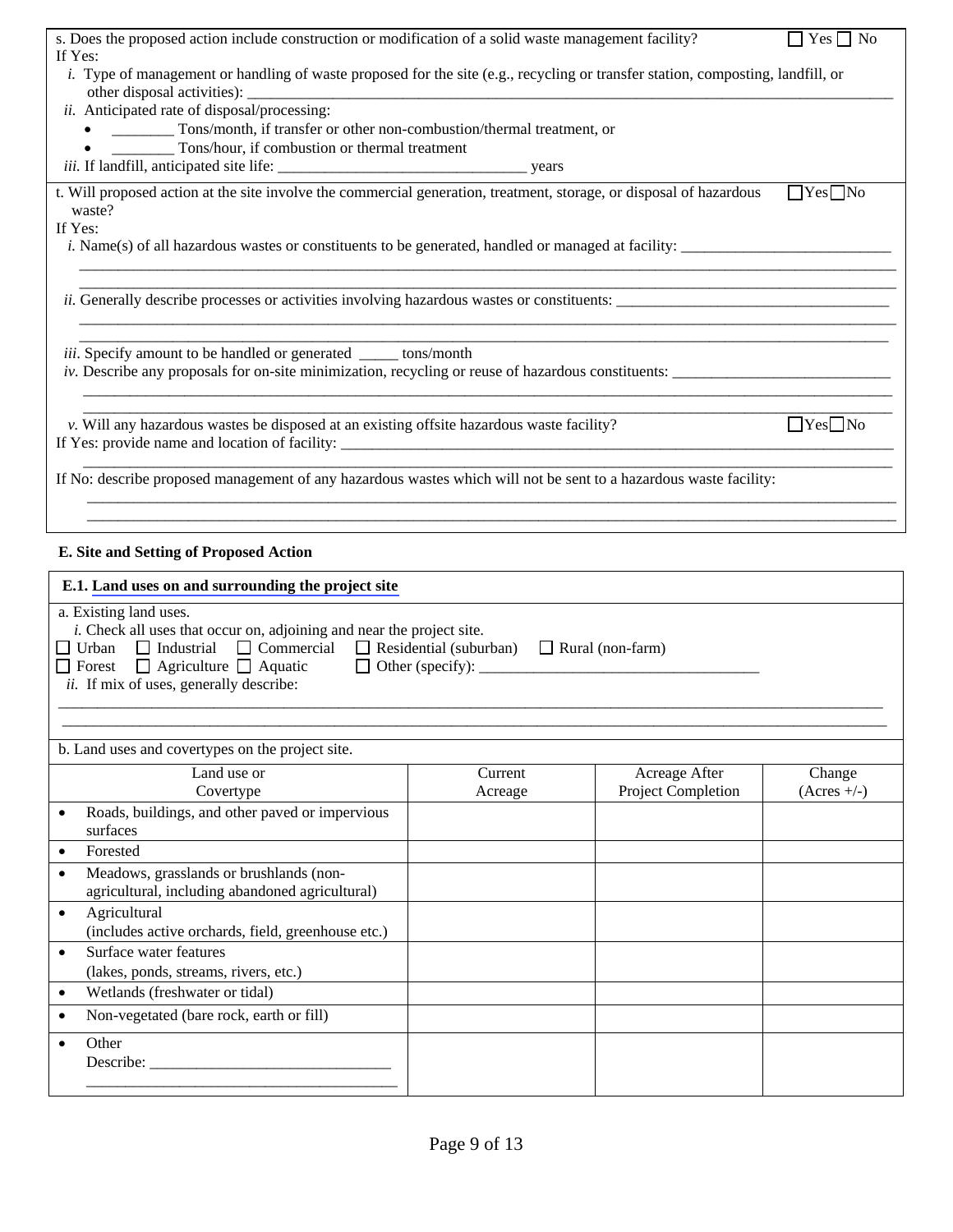| c. Is the project site presently used by members of the community for public recreation?                                                                                                                                                             | $\Box$ Yes $\Box$ No |
|------------------------------------------------------------------------------------------------------------------------------------------------------------------------------------------------------------------------------------------------------|----------------------|
| d. Are there any facilities serving children, the elderly, people with disabilities (e.g., schools, hospitals, licensed<br>day care centers, or group homes) within 1500 feet of the project site?<br>If Yes,<br><i>i</i> . Identify Facilities:     | $Yes$ No             |
|                                                                                                                                                                                                                                                      |                      |
| e. Does the project site contain an existing dam?<br>If Yes:<br><i>i</i> . Dimensions of the dam and impoundment:                                                                                                                                    | $\Box$ Yes $\Box$ No |
| Dam height:<br>Dam length:                                                                                                                                                                                                                           |                      |
| Surface area:<br>$\bullet$                                                                                                                                                                                                                           |                      |
| iii. Provide date and summarize results of last inspection:                                                                                                                                                                                          |                      |
|                                                                                                                                                                                                                                                      |                      |
| f. Has the project site ever been used as a municipal, commercial or industrial solid waste management facility,<br>or does the project site adjoin property which is now, or was at one time, used as a solid waste management facility?<br>If Yes: | $\Box$ Yes $\Box$ No |
| <i>i</i> . Has the facility been formally closed?                                                                                                                                                                                                    | $\Box$ Yes $\Box$ No |
| $\bullet$<br>ii. Describe the location of the project site relative to the boundaries of the solid waste management facility:                                                                                                                        |                      |
|                                                                                                                                                                                                                                                      |                      |
|                                                                                                                                                                                                                                                      |                      |
| g. Have hazardous wastes been generated, treated and/or disposed of at the site, or does the project site adjoin<br>property which is now or was at one time used to commercially treat, store and/or dispose of hazardous waste?<br>If Yes:         | $\Box$ Yes $\Box$ No |
| <i>i.</i> Describe waste(s) handled and waste management activities, including approximate time when activities occurred:                                                                                                                            |                      |
|                                                                                                                                                                                                                                                      |                      |
| h. Potential contamination history. Has there been a reported spill at the proposed project site, or have any<br>remedial actions been conducted at or adjacent to the proposed site?<br>If Yes:                                                     | $\Box$ Yes $\Box$ No |
| i. Is any portion of the site listed on the NYSDEC Spills Incidents database or Environmental Site<br>Remediation database? Check all that apply:                                                                                                    | $\Box$ Yes $\Box$ No |
| $\Box$ Yes – Spills Incidents database                                                                                                                                                                                                               |                      |
| $\Box$ Yes – Environmental Site Remediation database<br>$\Box$ Neither database                                                                                                                                                                      |                      |
| <i>ii.</i> If site has been subject of RCRA corrective activities, describe control measures:                                                                                                                                                        |                      |
| <i>iii.</i> Is the project within 2000 feet of any site in the NYSDEC Environmental Site Remediation database?<br>If yes, provide DEC ID number(s):                                                                                                  | $\Box$ Yes $\Box$ No |
| iv. If yes to (i), (ii) or (iii) above, describe current status of site(s):                                                                                                                                                                          |                      |
|                                                                                                                                                                                                                                                      |                      |
|                                                                                                                                                                                                                                                      |                      |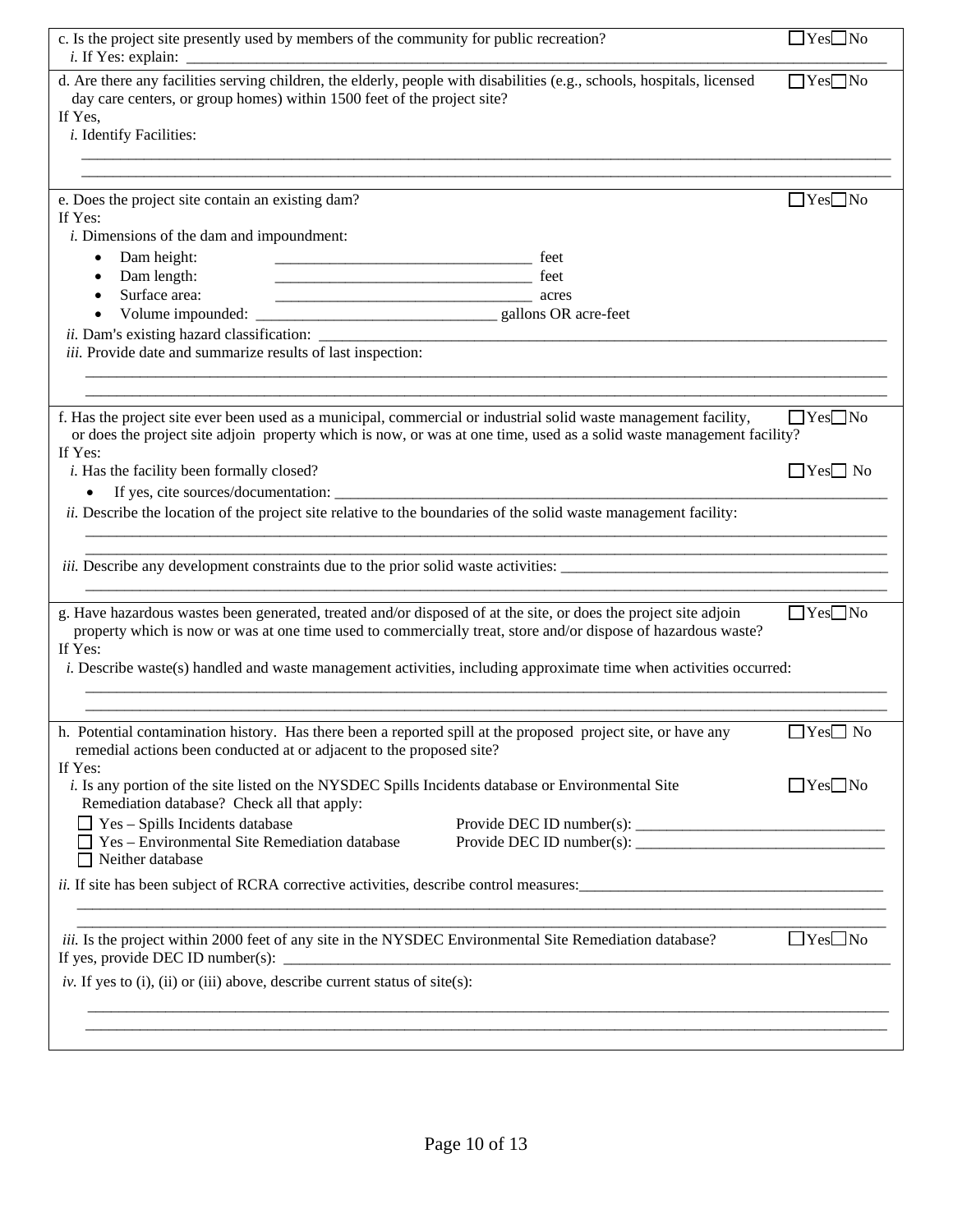| v. Is the project site subject to an institutional control limiting property uses?                                                        | $\Box$ Yes $\Box$ No |
|-------------------------------------------------------------------------------------------------------------------------------------------|----------------------|
| ٠                                                                                                                                         |                      |
| $\bullet$                                                                                                                                 |                      |
|                                                                                                                                           |                      |
| Will the project affect the institutional or engineering controls in place?                                                               | $\Box$ Yes $\Box$ No |
|                                                                                                                                           |                      |
|                                                                                                                                           |                      |
|                                                                                                                                           |                      |
| E.2. Natural Resources On or Near Project Site                                                                                            |                      |
| a. What is the average depth to bedrock on the project site?<br>feet                                                                      |                      |
| b. Are there bedrock outcroppings on the project site?                                                                                    | $\Box$ Yes $\Box$ No |
| If Yes, what proportion of the site is comprised of bedrock outcroppings? ______________%                                                 |                      |
| c. Predominant soil type(s) present on project site:                                                                                      | $\%$                 |
| the contract of the contract of the contract of the contract of the contract of                                                           | %<br>$\%$            |
|                                                                                                                                           |                      |
| d. What is the average depth to the water table on the project site? Average: ________<br>feet                                            |                      |
| e. Drainage status of project site soils: U Well Drained:<br>____% of site                                                                |                      |
| Moderately Well Drained: 36 % of site                                                                                                     |                      |
| □ Poorly Drained 2% of site                                                                                                               |                      |
| f. Approximate proportion of proposed action site with slopes: $\Box$ 0-10%:<br>% of site<br>% of site<br>$10-15%$ :                      |                      |
| 15% or greater:<br>% of site                                                                                                              |                      |
| g. Are there any unique geologic features on the project site?                                                                            | $\Box$ Yes $\Box$ No |
|                                                                                                                                           |                      |
|                                                                                                                                           |                      |
|                                                                                                                                           |                      |
| h. Surface water features.<br>i. Does any portion of the project site contain wetlands or other waterbodies (including streams, rivers,   | $\Box$ Yes $\Box$ No |
| ponds or lakes)?                                                                                                                          |                      |
| ii. Do any wetlands or other waterbodies adjoin the project site?                                                                         | $\Box$ Yes $\Box$ No |
| If Yes to either $i$ or $ii$ , continue. If No, skip to E.2.i.                                                                            |                      |
| <i>iii.</i> Are any of the wetlands or waterbodies within or adjoining the project site regulated by any federal,                         | $\Box$ Yes $\Box$ No |
| state or local agency?<br>iv. For each identified regulated wetland and waterbody on the project site, provide the following information: |                      |
| Streams:<br>$\bullet$                                                                                                                     |                      |
|                                                                                                                                           |                      |
| Wetlands:<br>٠<br>$\bullet$                                                                                                               |                      |
| v. Are any of the above water bodies listed in the most recent compilation of NYS water quality-impaired                                  | $\Box$ Yes $\Box$ No |
| waterbodies?                                                                                                                              |                      |
|                                                                                                                                           |                      |
| i. Is the project site in a designated Floodway?                                                                                          | $\Box$ Yes $\Box$ No |
|                                                                                                                                           |                      |
| j. Is the project site in the 100 year Floodplain?                                                                                        | $\Box$ Yes $\Box$ No |
| k. Is the project site in the 500 year Floodplain?                                                                                        | $\Box$ Yes $\Box$ No |
| l. Is the project site located over, or immediately adjoining, a primary, principal or sole source aquifer?<br>If Yes:                    | $\Box$ Yes $\Box$ No |
|                                                                                                                                           |                      |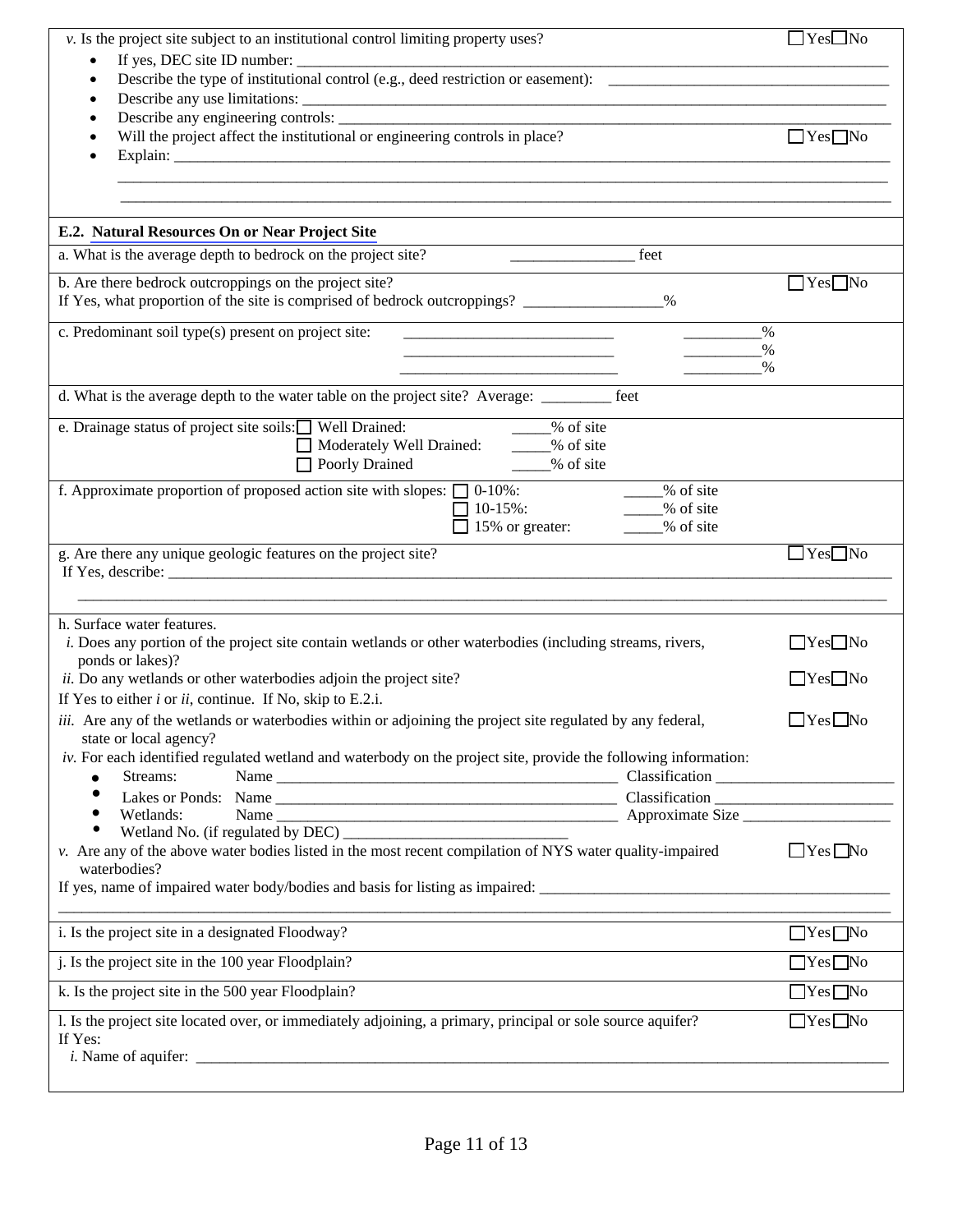| m. Identify the predominant wildlife species that occupy or use the project site:                                                 |                      |
|-----------------------------------------------------------------------------------------------------------------------------------|----------------------|
|                                                                                                                                   |                      |
|                                                                                                                                   |                      |
| n. Does the project site contain a designated significant natural community?<br>If Yes:                                           | $\Box$ Yes $\Box$ No |
|                                                                                                                                   |                      |
| iii. Extent of community/habitat:                                                                                                 |                      |
| Currently:<br>٠<br>acres                                                                                                          |                      |
| $\bullet$                                                                                                                         |                      |
| Gain or loss (indicate $+$ or $-$ ):<br>$\bullet$<br><u>acres</u>                                                                 |                      |
| o. Does project site contain any species of plant or animal that is listed by the federal government or NYS as                    | $\Box$ Yes $\Box$ No |
| endangered or threatened, or does it contain any areas identified as habitat for an endangered or threatened species?             |                      |
| p. Does the project site contain any species of plant or animal that is listed by NYS as rare, or as a species of                 | $\Box$ Yes $\Box$ No |
| special concern?                                                                                                                  |                      |
|                                                                                                                                   |                      |
|                                                                                                                                   |                      |
|                                                                                                                                   |                      |
|                                                                                                                                   |                      |
| q. Is the project site or adjoining area currently used for hunting, trapping, fishing or shell fishing?                          | $Yes$ No             |
| If yes, give a brief description of how the proposed action may affect that use:                                                  |                      |
|                                                                                                                                   |                      |
| E.3. Designated Public Resources On or Near Project Site                                                                          |                      |
| a. Is the project site, or any portion of it, located in a designated agricultural district certified pursuant to                 | $\Box$ Yes $\Box$ No |
| Agriculture and Markets Law, Article 25-AA, Section 303 and 304?                                                                  |                      |
| If Yes, provide county plus district name/number: ______________________________                                                  |                      |
| b. Are agricultural lands consisting of highly productive soils present?                                                          | $\Box$ Yes $\Box$ No |
| <i>i.</i> If Yes: $\text{arcage(s)}$ on project site?                                                                             |                      |
| $ii. Source(s)$ of soil rating(s): $\qquad \qquad \qquad$                                                                         |                      |
| c. Does the project site contain all or part of, or is it substantially contiguous to, a registered National<br>Natural Landmark? | $Yes$ No             |
| If Yes:                                                                                                                           |                      |
| <i>i.</i> Nature of the natural landmark:<br>□ Biological Community □ Geological Feature                                          |                      |
| <i>ii.</i> Provide brief description of landmark, including values behind designation and approximate size/extent:                |                      |
|                                                                                                                                   |                      |
|                                                                                                                                   |                      |
| d. Is the project site located in or does it adjoin a state listed Critical Environmental Area?                                   | $Yes$ No             |
| If Yes:                                                                                                                           |                      |
|                                                                                                                                   |                      |
|                                                                                                                                   |                      |
|                                                                                                                                   |                      |